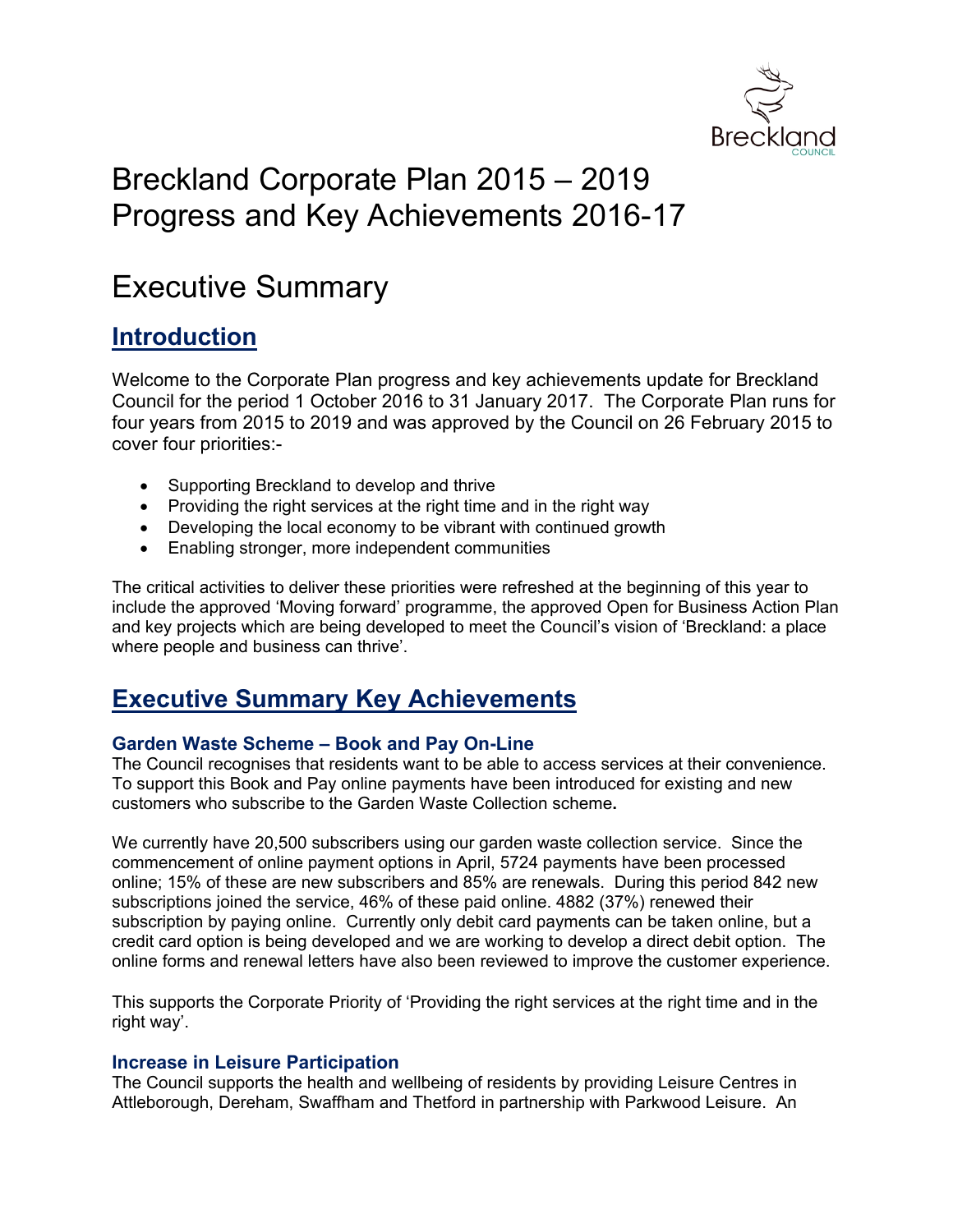

increase in overall participation of 6.3% has been achieved compared to the same period last year. This represents an increase of 4,605 participants.

This supports the Corporate Priorities of 'Enabling stronger, more independent communities' and 'Supporting Breckland to develop and thrive'.

# **'Our Day Out' Programme**

Raising awareness of dementia and the impact it has on our residents is important to the Council. 'Our Day Out' is a programme created by the Council and delivered in partnership with Creative Arts East. The project aims to share experiences and memories between people with early to mid-stage dementia and their carers by providing stimulating arts and cultural activities. The programme delivers a number of positive activities including dancing, day visits, and music sessions at groups based in Dereham, Watton and Attleborough. 'Our Day Out' has been running since Spring 2015, and has delivered activities for 407 attendees with an average of 27 people a month and 9 participants per group.

The programme has received positive feedback from those who attended the sessions with 94% saying that they felt less isolated thinking the programme is important as it helps them to socialise and enjoy the company of others. Everyone stated that they feel more confident in trying out new experiences as a result which is further evidenced by some of the comments received:-

- $\checkmark$  "My husband really enjoys his 'our day out' and talks about it at home. Thank you all very much for what you organise for us, it is very much appreciated"
- $\checkmark$  "These sessions are essential to our wellbeing"
- $\checkmark$  "Brilliant. Dad and I have found the sessions a great help, good fun and something to look forward to."
- $\checkmark$  "Been given a new life" and feels "less irritable" when she is out of the house.
- $\checkmark$  "...you don't get judged. Everyone is in the same position, so you can feel totally relaxed…..It really lifts you up!"

As a result of the success of the programme and the feedback received, Creative Arts East have secured funding amounting to just over £230,000 to continue 'Our Day Out' for a further 3 years from the 'Spirit of 2012' trust fund. This will also allow the programme to be expanded to include sessions in Thetford and to increase the frequency of these sessions from monthly to fortnightly. In addition, Creative Arts East will use some of the funding to replicate the programme in North Norfolk.

This supports the Corporate Priority of 'Enabling stronger, more independent communities'.

# **ARP Enforcement Agency**

The Council has a duty to collect Council Tax and had previously used private bailiffs to recover arrears. The costs incurred by the Council were repaid by the debtor, which further increased the debt for people already in financial difficulties arrears. In 2015 the Anglia Revenues Partnership (ARP) created an Enforcement Agency to address cases of significant Council Tax arrears for the partnership authorities. Since establishment at the end of July 2015, the ARP Enforcement Agency has been successful in collecting over £1.1m of arrears. As a result of this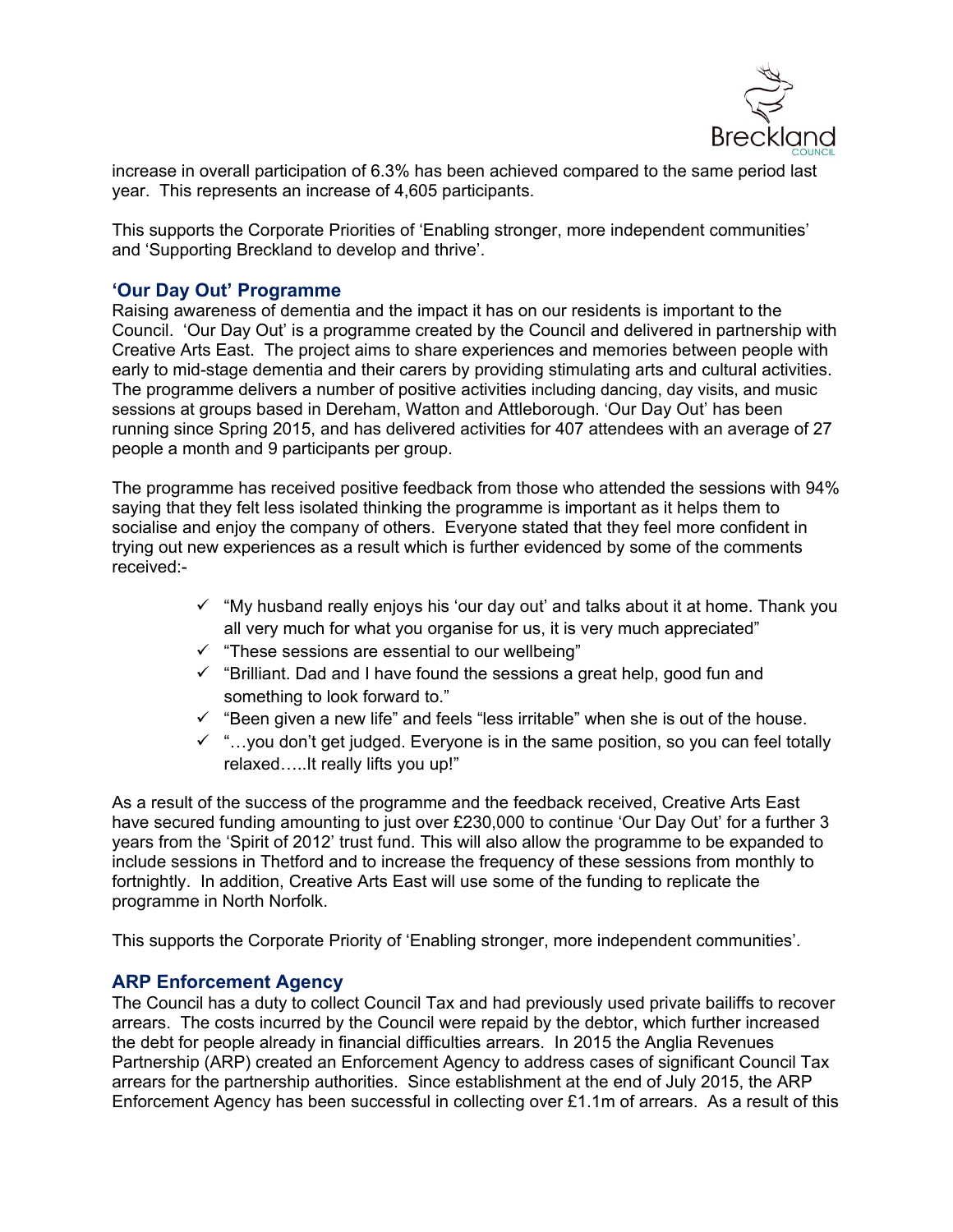

success, the ARP Operational Improvement Board has sought approval to expand the Enforcement Agency to councils outside the partnership and to include other types of debt recovery and this was agreed at the Council's General Purposes Committee on 25 May 2016. Since the agreement, the Enforcement Agency has been expanded to include South Norfolk District Council with services that commenced for them in November 2016.

This supports the Corporate Priority of 'Providing the right services at the right time and in the right way'.

#### **Procurement Processes Review**

To ensure the Council achieves the best value from the goods and services they purchase the Council's procurement processes have been reviewed. As a result of the review, an insurance policy, which was held as part of a long term agreement with an annual spend of £257,000, was re-tendered with the cover being split into separate lots. This resulted in a saving of £232,000 over a three year period being achieved.

This supports the Corporate Priority of 'Providing the right services at the right time and in the right way'.

#### **Digital Passport**

A Digital Passport training programme for has been developed and launched to ensure the workforce is able to support working and delivering services in a digital way. There are a series of seven modules which need to be completed by all staff over the next 12 months. A group of 'Digital Champions' has been established to support the programme; answer any digital questions and support suggestions and ideas which may be raised by the workforce.

The first two modules were launched in August and these included an online video to increase understanding the benefits of digitalisation, why the Council has a digital vision and an online tutorial on Social Media. The third module was launched in November and includes an interactive workshop to channel digital thinking from the customer's perspective.

This supports the Corporate Priority of 'Providing the right services at the right time and in the right way'.

#### **Thetford Riverside Development**

The Breckland Bridge partnership has completed the Riverside Development at Thetford. This has been delivered on time and within budget and has resulted in the major regeneration of a key site in the town centre. The Council invested £8m in the development of the site which includes 5 food and retail units, 62 hotel bedrooms, 3 cinema screens and will result in 75 new jobs being created.

The responsibility for letting the units at the Development now passes to the Council and the majority of units are now let generating additional income for the Council through rents and Business Rates.

This supports the Corporate Priority of 'Supporting Breckland to develop and thrive".

# **Thetford Enterprise Park (TEP) and Snetterton Heath Employment Sites**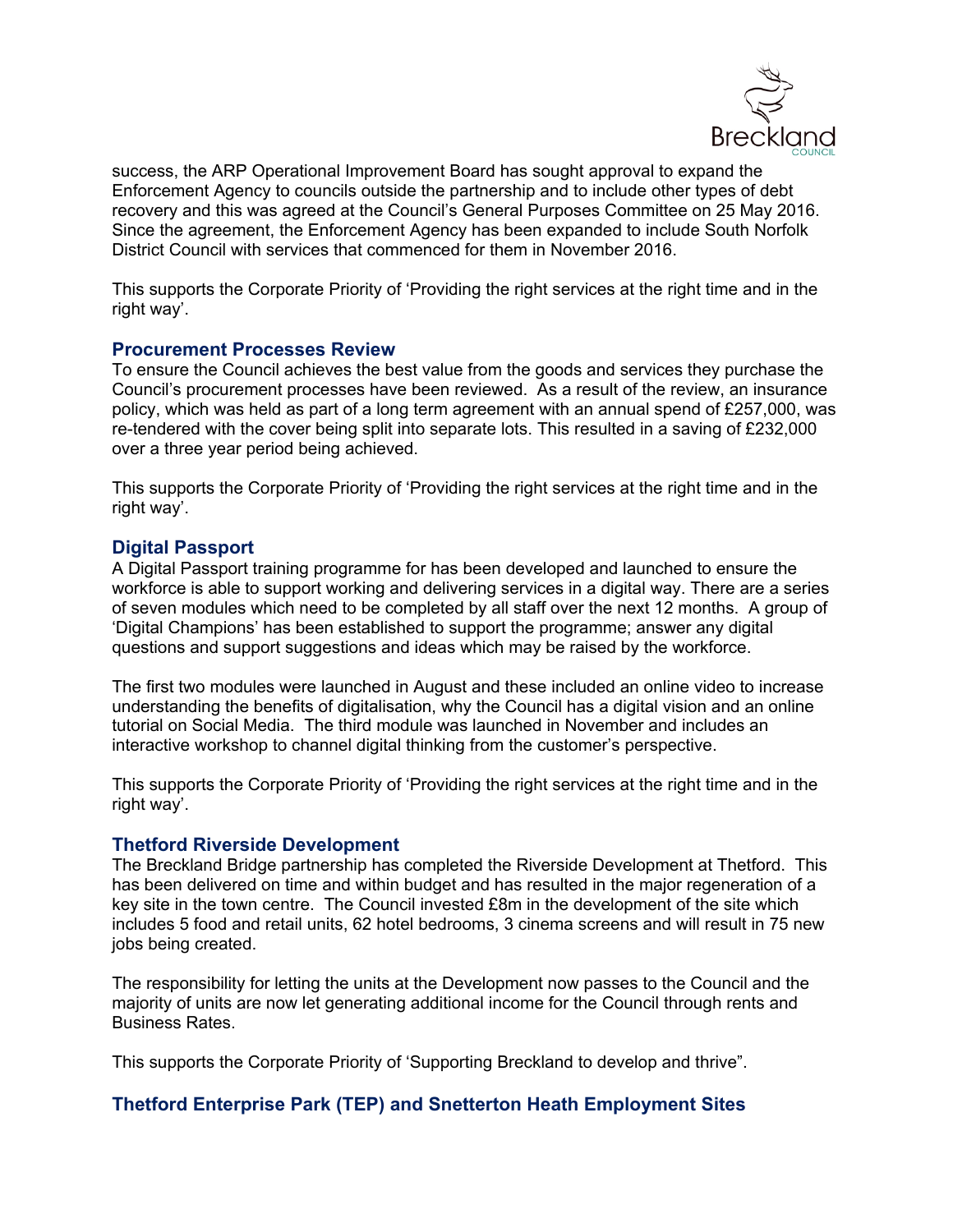

The Council is working in partnership with Pigeon Investment Management, to progress delivery of the infrastructure to develop Thetford Enterprise Park (which is included in the planned A11 Technology Corridor). This will enable businesses to expand, attract higher value industries and bring quality jobs to the district. The Council is working with partners to seek funding for the necessary infrastructure improvements which allow the site to be developed. The bid for £1.8m funding from the New Anglia Local Enterprise Partnership (LEP) for a roundabout to provide access to the TEP has been successful and this will be delivered in the next 2 years. Work continues to secure funding for the other major infrastructure projects. This will assist in the development of the site to make it ready for potential technology-based companies and creating up to 2,000 new jobs.

A Master Plan aimed at getting to a point where the TEP can be marketed to prospective developers by 2017/18 is under development. This included getting the site adopted as a key site for the East's prospectus at MIPIM UK (market of international real estate professionals) in October 2016.

The option for the Electricity Upgrade at the Snetterton Heath Employment Sites was secured until October 2016 and a bid for monies has been submitted to the New Anglia Local Enterprise Partnership (LEP). This has been successful resulting in funding of £2.3m being received which together with private and public sector investment will result in the £3m scheme to upgrade the electricity power supply and enable to expansion of industrial activity to attract new business and new jobs to the sites.

The major Snetterton landowners have formed consortium and are meeting with the Council on a regular basis with the aim of co-ordinating the marketing and assisting in the project planning.

This supports the Corporate Priority of 'Developing the local economy to be vibrant with continued growth'.

#### **Website Review**

As part of the ongoing programme to enable residents, businesses and partners to do more online and at a time and place that's convenient to the, the Council's website has been transferred to a new platform. The new platform allows the website to be accessed on a tablet or phone, as well as a pc or laptop, offers an improved search function and enables customers to add exact locations when submitting a form so the Council can respond as quickly and efficiently as possible. Work is continuing on a new iteration of the Council website which will feature a more modern design and improved navigation that focuses on the needs of residents and local businesses.

Further functionality is being developed including the ability to make payments by credit card (in addition to debit card), apply for licences online and registering a user profile which will allow the content to be made relevant to the customer and pre-populate forms with their contact details.

This supports the Corporate Priority of 'Providing the right services at the right time and in the right way'.

# **Breckland Fit Families**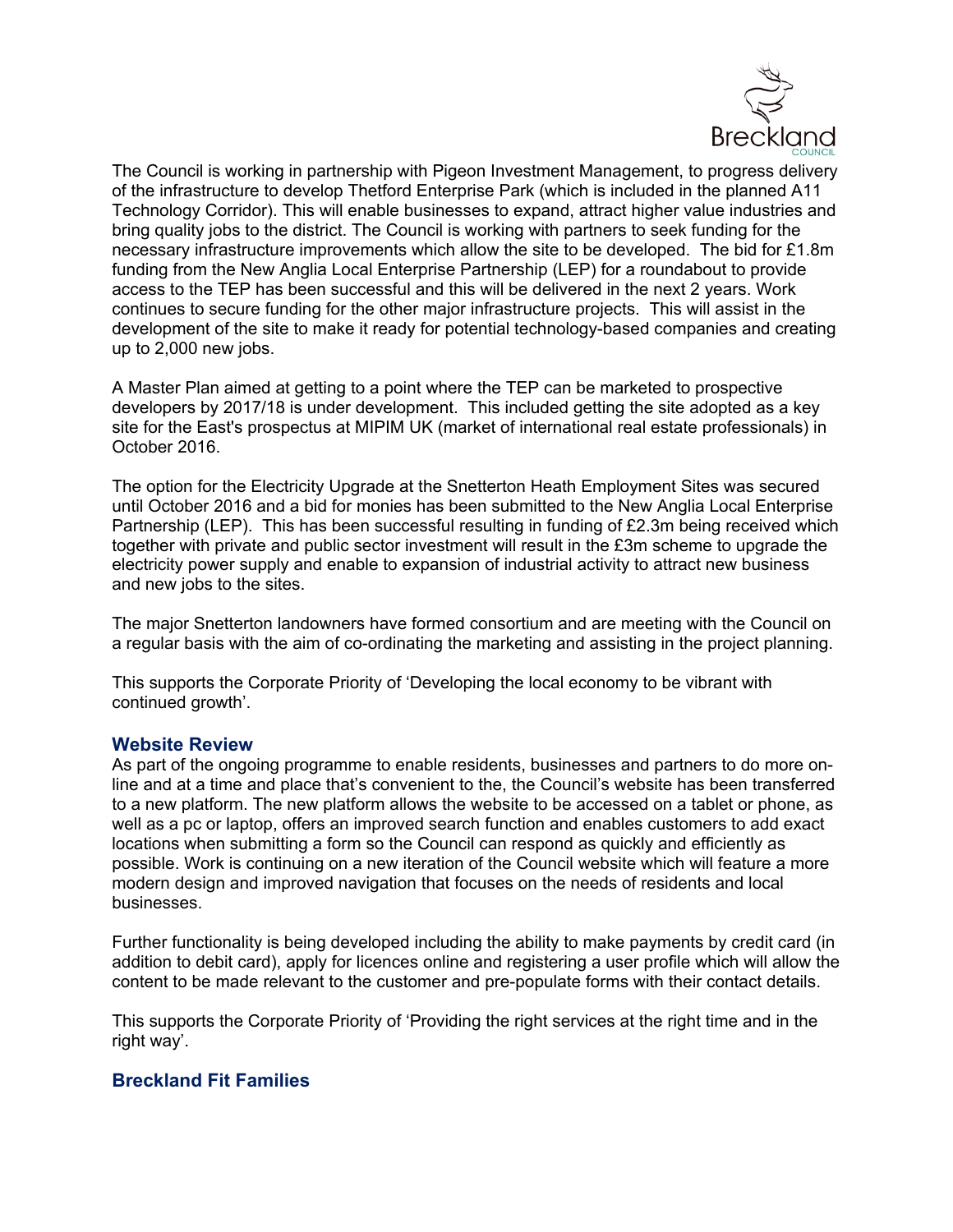

The 'Breckland Fit Families' project was funded by the Norfolk Health and Wellbeing Board and was overseen by Public Health. The project was aimed at targeting and facilitating healthy behaviour change in Reception aged children and their families in areas of Breckland that had been identified by the National Child Measurement Program (NCMP) as having high levels of Reception age children at risk of developing weight-related illness in later life.

The project engaged 360 families across 4 reception classes at Infant schools in Thetford, Watton, Carbrooke and Swaffham, and used a combination of 6 x 1 hour sessions in-school parent and child activity session interventions, family homework workbooks, and social media mentoring and challenges to encourage and educate families in the benefits of taking more exercise and eating a more balanced diet.

The success of the project attracted interest from the University of East Anglia (UEA) who have worked with Breckland since April 2016 and a research study to clinically assess the project's impact has been completed with the findings delivered to the Executive Management Team and Strategy Board.

The UEA also undertook an evaluation of the project impact while it was being delivered. Headlines from the evaluation reveal that the project had a significant positive impact on the health behaviours of both the children and parents engaged:

- *'This intervention is associated with positive changes in the diets of the children involved'*
- *'It is also associated with an increase in parental moderate physical activity'*
- *'There were significant increases in the 'Healthy Eating Score' for the intervention group.'*
- *'The areas of increased understanding/awareness apparent were around the amount of sugar in foods, portion sizes, the necessity of fruits and vegetables of different colours, and the balance of different food types for younger children'*
- *'the intervention gave parents a sense of increased influence on their children regarding the health messages covered by the intervention…. children were more receptive to the parents in terms of the health messages and this was because they had also understood and assimilated them'*

The next steps are for the future delivery of the project to be considered and an expression of interest bid for Sport England funding has been launched with the hopes of putting forward a formal bid sometime in the near future to help support the "Fit Families" initiative going forward.

This supports the Corporate Priority of 'Enabling stronger, more independent communities'.

# **Reducing Crime and Anti-Social Behaviour**

Reducing Crime and Anti-Social Behaviour is about helping communities to feel safe in the district and supports the delivery of the following Critical Activities:

- CA05 Work with our partners to reduce and prevent crime and anti-social behaviour and protect the community and environment
- CA06 Work together with partners and local communities to improve the quality of public spaces to be cleaner, greener and safe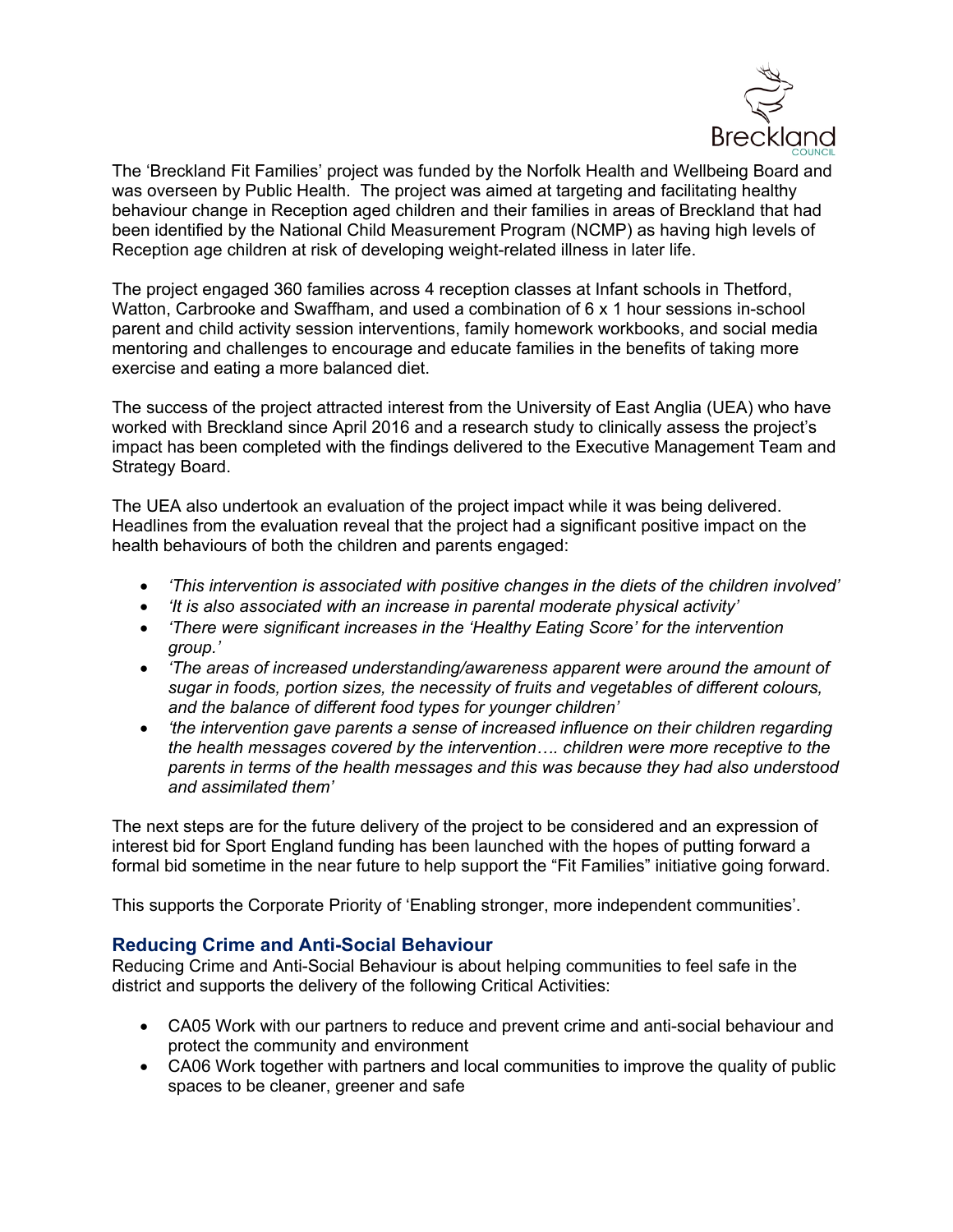

The Breckland Operational Partnership Team (BOPT) was established in 2010 to focus on preventing and addressing anti-social behaviour in the district. The partnership is made up of Breckland Council and Norfolk Constabulary officers and is based in the Council offices at Elizabeth House in Dereham. The partnership has been successful in reducing anti-social behaviour year on year resulting in reported instances reducing by over a half since 2010.

Key areas of work include supporting vulnerable victims and working with partners at the earliest opportunity where anti-social behaviour has been identified, to prevent any further escalation. Due to the success the early intervention work, the powers and tools available under the Anti-Social Behaviour, Crime and Policing Act 2014, have not as yet been used but are available for when enforcement becomes the only option.

Anti-social behaviour levels in Breckland continue to fall with only 622 calls received regarding anti-social behaviour in the period October-December 2016 which is the lowest figure in the last year. The number of new cases referred to the Council's Anti-Social Behaviour team for the same period where the lowest figures seen for the last two years with only 8 new cases.

In terms of other preventative work, the Council continues to work with partners to deliver a programme of school interventions to educate young children around the impact and consequences of anti-social behaviour. The timing of these interventions fits in with the requirements of the national curriculum and as a result they are usually scheduled to take place in the second half of the year.

# **'Moving Forward' Transformation Programme**

Through a programme of projects that are set to make significant savings for the authority the 'Moving Forward' Programme is about changing the way the Council delivers Services to meet the future needs of residents and businesses and also support the delivery of the following Critical Activity:

 CA08 Deliver the transformation programme to drive through efficiencies and achieve resilience

The 'Moving Forward' programme is now in its second year, with the four work streams – Digitalisation, Commercialisation, Organisational Design and Aligning Public Services. The key reasons for transforming Breckland Council are:

- To continue to be a forward looking Council leading the way, looking to continuously improve and be capable of delivering services in different ways as new technologies and ways of working emerge
- To be rewarded for growing and improving the local area for its residents by delivering housing, infrastructure, business and employment in order to make it a vibrant place where people want to live and businesses want to be situated
- To achieve a balanced budget and achieve financial independence from Central Government funding whilst improving the Services and minimising the impact on residents by saving money and increasing income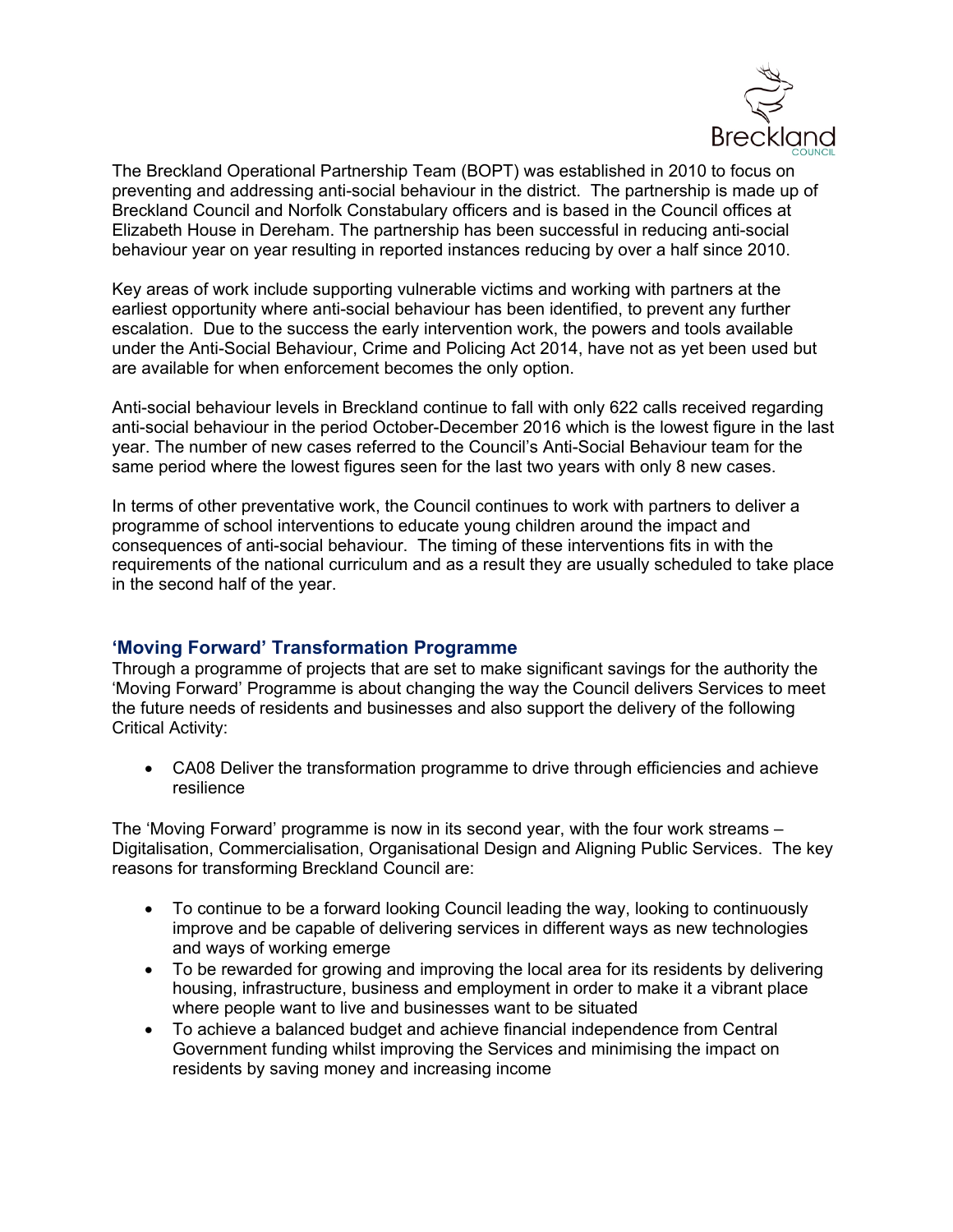

Since the programme was approved, a number of projects have started and the governance of the programme has been developed and implemented. The programme is expected to deliver savings and income to the value of £6,745,996.

The actual savings and income achieved to the end of the third quarter have been captured, together with the overall savings and income this is projected to provide up to the end of the 2019/20 financial year:-

| <b>Transformation Theme</b>     | Savings and Income<br><b>Achieved in Current Year</b><br>$(2016/17)^*$ | Savings and Income projected up<br>to the end of 2019/20** |
|---------------------------------|------------------------------------------------------------------------|------------------------------------------------------------|
| Digitalisation                  | £36,000                                                                | £36,240                                                    |
| Commercialisation               | £481,000                                                               | £1,671,025                                                 |
| <b>Organisational Design</b>    | £354,000                                                               | £908,388                                                   |
| <b>Aligning Public Services</b> | £41,000                                                                | £80,720                                                    |
| Other                           | £11,000                                                                | £11,420                                                    |
| Total                           | £923,000                                                               | £2,707,793                                                 |

\*Savings and income based on what has already been achieved

\*\* Projected savings and income based on what has already been achieved

Further savings and income will be identified as part of the full transformation programme to reach the target amount of £6,745,996.

# **Aligning Public Services**

Aligning Public Services is about exploring and developing opportunities to co-locate public sector organisations to deliver a 'one stop shop' for customers and ensuring value for money is achieved for residents and the wider public purse. This supports the delivery of the following Critical Activities:

- CA08 Deliver the transformation programme to drive through efficiencies and achieve resilience
- CA18 Collaboration with partners to meet our corporate priorities

To date the Council has worked in partnership with the Department of Work and Pensions (DWP) based in Dereham, to co-locate in Elizabeth House in Dereham with a shared reception area. It has been identified that many residents needing to access DWP services, also need to access Council services so this allows residents to access both organisations in one place. This has released office space in the town centre for business use, and also means that residents accessing DWP services can park out of the town centre.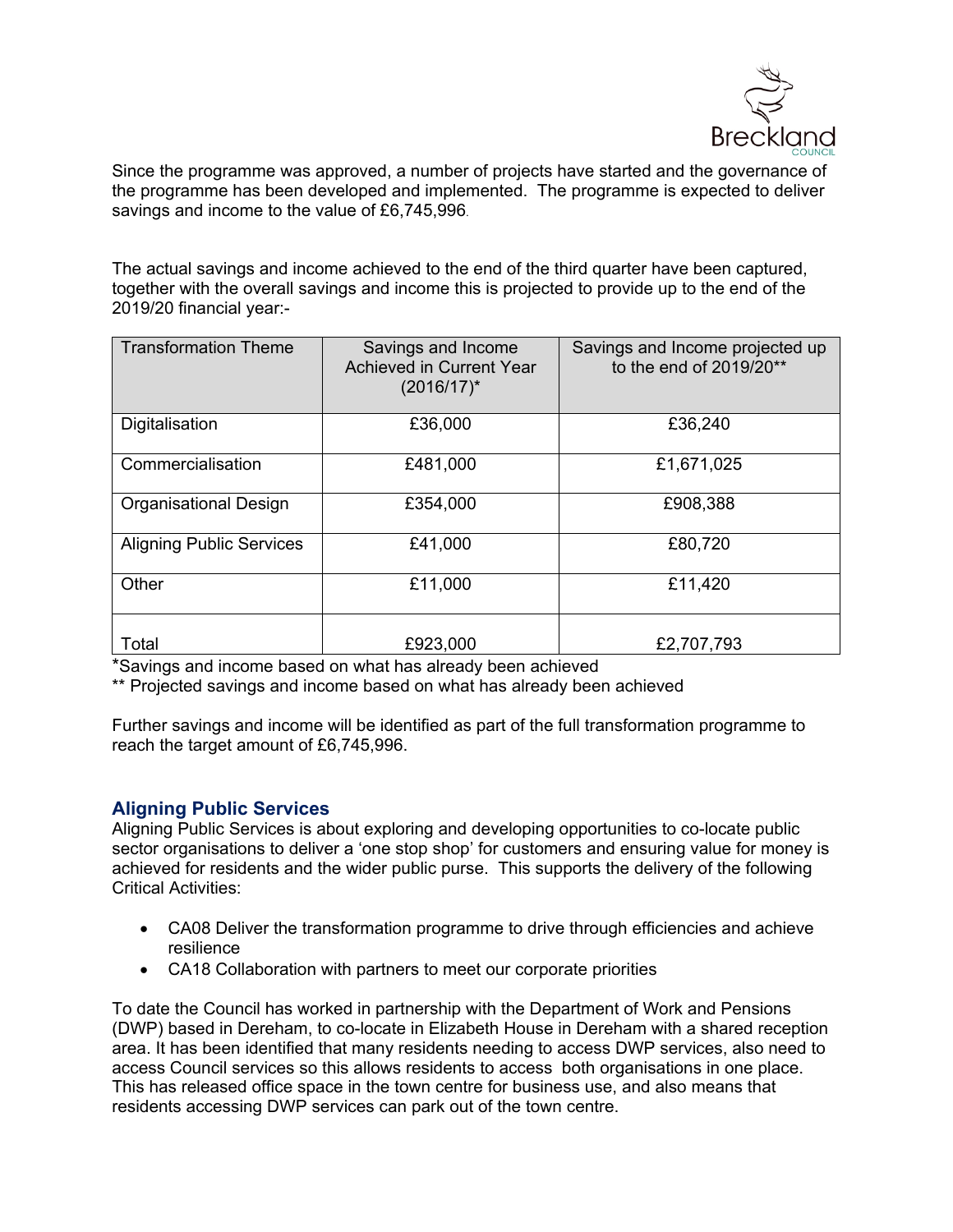

The next stage is to develop co-location opportunities at the Council offices at Breckland House in Thetford. This plan is advancing well with a view to DWP being co-located in Thetford by June/July 2017.

### **Commercialisation**

Commercialisation is about developing the Council to operate in a business-like manner and create opportunities for local businesses. This supports the delivery of the following Critical Activities:

- CA09 Develop our commercial approach in a consistent way to secure our financial position by exploring opportunities to increase income
- CA10 Develop our organisation to be business ready, community focused and a partner of choice

A number of activities and opportunities are currently being explored:

- A Return on Investment (RoI) Fund has been established aimed at increasing the financial return on investments. One project currently being developed to contribute to this is the investment in market rented housing, to meet community need and deliver commercial potential. Market research has been commissioned to understand the market opportunity for investment in the private rented sector which will help the Council develop an investment/acquisition strategy to potentially take this work forward.
- The Council's Human Resources Team have traded their service to generate additional income. In the first quarter of this financial year, the they provided the payroll for the Police and Crime Commissioner (PCC) elections and EU Referendum for East Lindsey District Council (ELDC) and South Holland District Council (SHDC), generating £10,000 of income.

A comprehensive review of the Council's procurement process has been undertaken and a new Strategic Commissioning Intentions have been developed. The goal of this has been to encourage a more commercial approach to contracting and make opportunities more accessible to local business. To support this, ensure that the best value is obtained, and to meet legal obligations about delivering online tendering (E-tendering) by April 2017, an electronic procurement system (in-Tend) has been implemented and went live in October 2016.

The benefits of the shared working relationship between Breckland and South Holland District Councils are also beginning to be realised from a commissioning standpoint. Recent work to jointly procure Gypsy and Traveller Needs Assessments (GTNA) and research into Houses of Multiple Occupation (HMOs) highlighted opportunities to make efficiencies in the project workload where there was duplication in costs of similar work, which resulted in savings to both Councils in the overall costs of the studies. It is expected that future projects and the rationalisation of contracts between the two authorities, where appropriate, will deliver similar savings and efficiencies.

# **Early Help Hubs**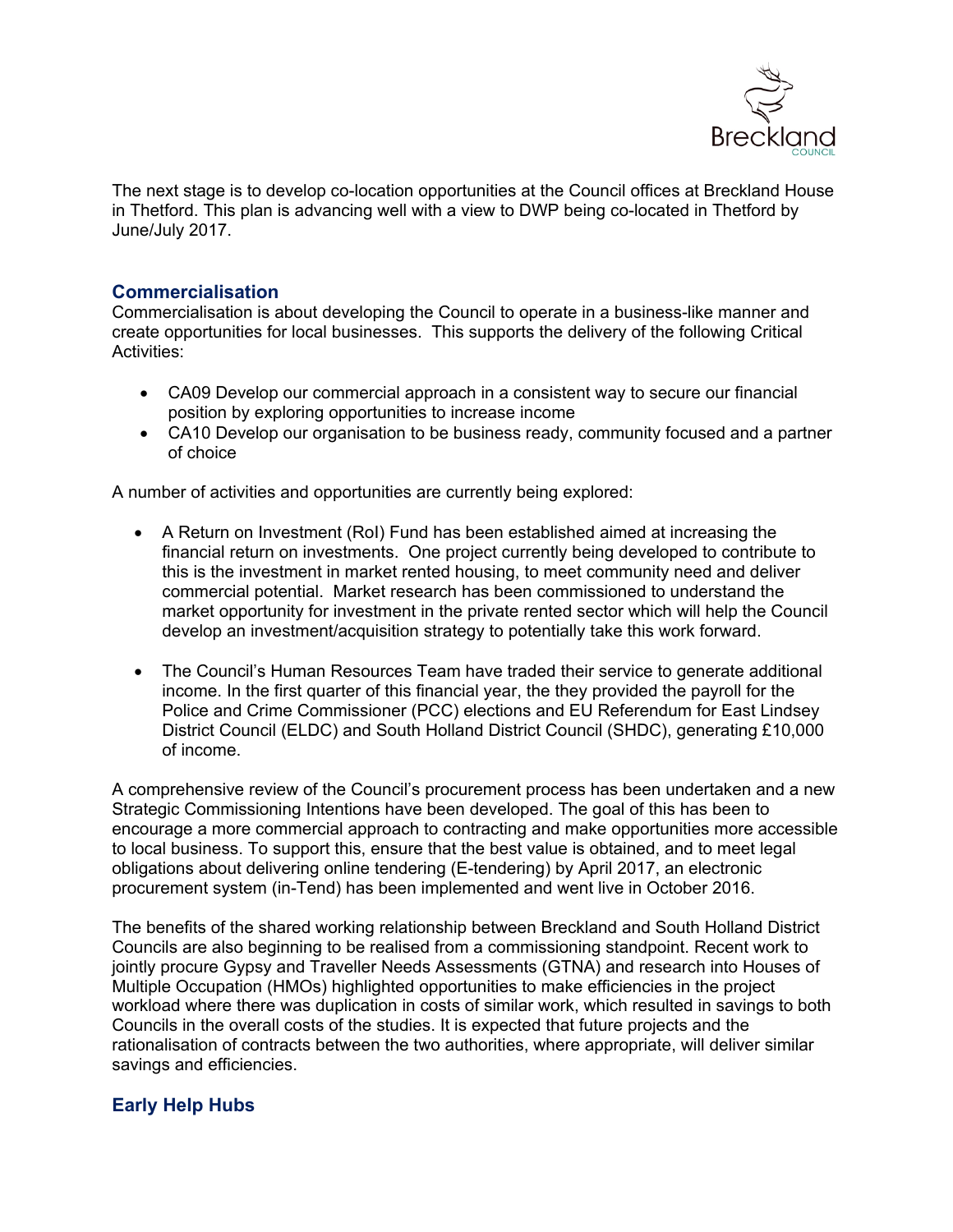

The Early Help Hubs aim to work together with partners to provide an early intervention approach to ensure a better quality of service for children, young people and families in Breckland. This supports the delivery of the following Critical Activities:

- CA03 Adopt an integrated approach to area and place based development to deliver significant growth with full community involvement
- CA19 Work with current and new partners to deliver services that improve the opportunities for vulnerable residents and families with complex needs
- CA20 Lead and support the Breckland Health and Wellbeing Partnership to address key local health, care and wellbeing issues
- CA22 Work together with partners and local communities to improve the quality of public spaces to be cleaner, greener and safe

An Early Help Hub has been developed in Thetford with a number of key partners including Children's Services, Norfolk Constabulary and Flagship Housing.

The Hub in Thetford is now fully operational. The Hub is modelled on the existing Early Help Hubs in the County meaning that all processes and documentation are already in place.

This partnership approach has raised awareness of the role of existing Community Capacity Officers who work with communities, in particular schools, to support them to deal with issues themselves to reduce the number of referrals needing to be escalated to the Hub.

Work has commenced to develop a second Hub which will be located in Dereham.

# **Housing and Homelessness**

This supports the delivery of the following Critical Activities:

- CA02 Work towards the delivery and maintenance of a 5 year housing supply
- CA21 Enable the effective planning and delivery of housing solutions to meet local needs

The Council is continuing work with Registered Providers (RPs) to attract funding into the district. A list of the affordable housing due to be developed has been created, and at least 100 affordable homes are in the pipeline resulting from direct investment from the Council. Most notably, the delivery of 64 homes across two sites in Breckland by using £180k in Section 106 funds is included in the pipeline together with 34 new homes in Narborough through Flagship.

The Council has submitted an expression of interest for 14 sites in a bid for funding under the HCA 'Starter Homes: unlocking the land' fund which is aimed at supporting an increase in the availability of suitable land for starter home developments so that can then be built by developers by 2020. The deadline for submitting expressions of interest has been extended to 31 December 2016 with the results being available in the fourth quarter.

The HCA Home Building Fund was launched on 4 October 2016 and is aimed at supporting housing growth and homebuilding. The Council is actively promoting this with developers to encourage and accelerate housing development schemes.